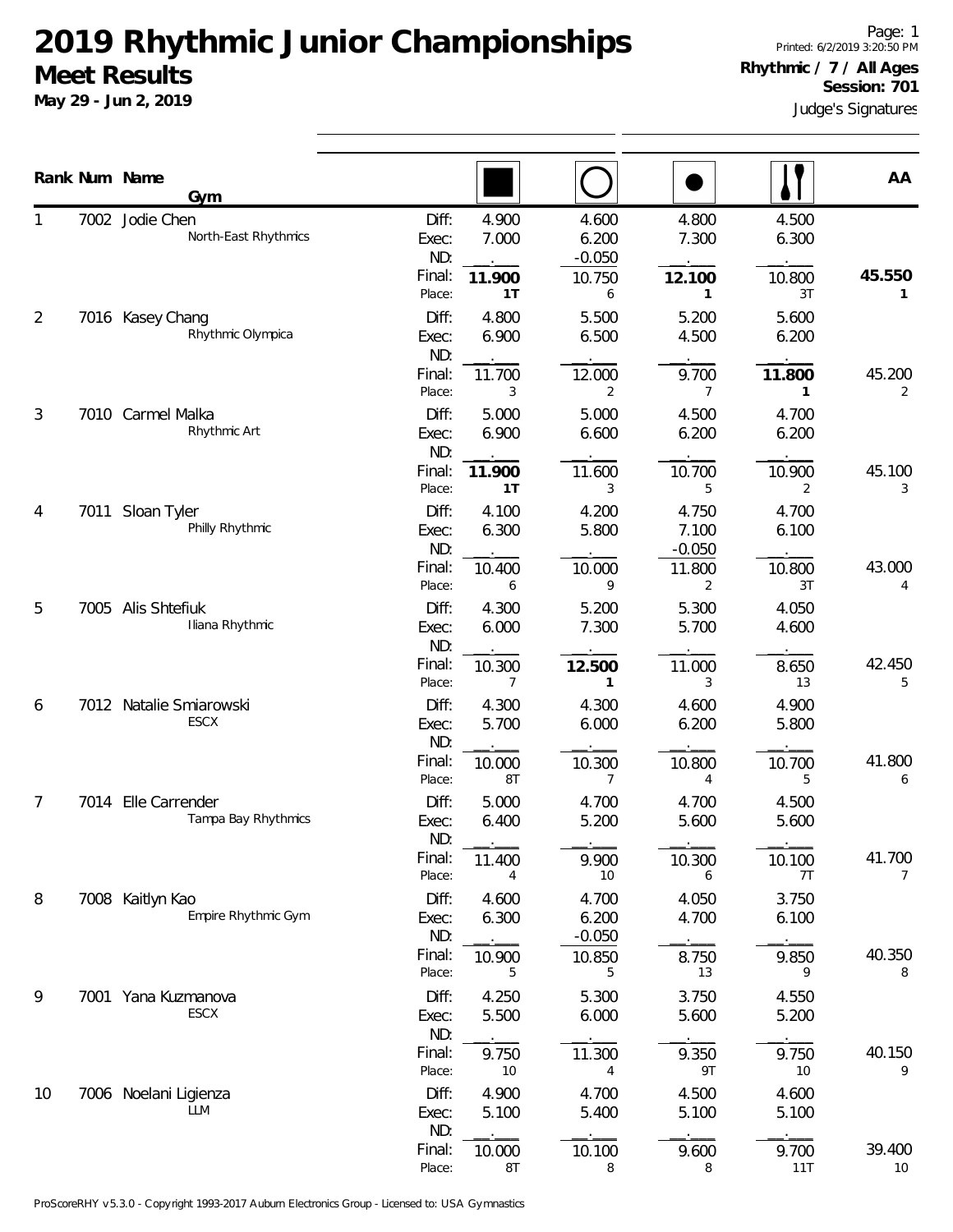**May 29 - Jun 2, 2019**

Page: 1 Printed: 6/2/2019 2:01:27 PM **Rhythmic / 7 / All Ages Session: 702**

|    |      | Rank Num Name<br>Gym                         |                                                                                        |                                           |                                           |                                  | AA           |
|----|------|----------------------------------------------|----------------------------------------------------------------------------------------|-------------------------------------------|-------------------------------------------|----------------------------------|--------------|
|    |      | 7025 Anhui Ang<br>La Luna Rhythmic           | Diff:<br>4.600<br>6.200<br>Exec:<br>ND:<br>$-0.050$<br>Final:<br>10.750<br>Place:<br>4 | 5.500<br>7.600<br>$-0.050$<br>13.050<br>1 | 5.000<br>6.000<br>11.000<br>3             | 4.400<br>7.100<br>11.500<br>3    | 46.300<br>1  |
| 2  |      | 7018 Nadia Turovskiy<br><b>Fitness Elite</b> | Diff:<br>4.600<br>6.800<br>Exec:<br>ND:<br>Final:<br>11.400                            | 3.900<br>5.600<br>9.500                   | 5.950<br>7.100<br>13.050                  | 4.900<br>7.000<br>11.900         | 45.850       |
| 3  | 7020 | Olivia Nesterenko<br><b>ISRG</b>             | Place:<br>1<br>Diff:<br>4.500<br>6.100<br>Exec:<br>ND:                                 | 5T<br>4.150<br>5.900                      | 1<br>4.600<br>7.000                       | 2<br>4.900<br>7.100              | 2            |
| 4  |      | 7022 Arina Maksin<br>RAM                     | Final:<br>10.600<br>Place:<br>5<br>Diff:<br>4.900<br>6.000<br>Exec:                    | 10.050<br>4<br>5.350<br>6.200             | 11.600<br>2<br>3.500<br>5.800             | 12.000<br>1<br>3.900<br>5.400    | 44.250<br>3  |
| 5  |      | 7019 Alisa Sadykov<br>Liberty Academy        | ND:<br>Final:<br>10.900<br>Place:<br>2<br>Diff:<br>3.800<br>6.100<br>Exec:             | 11.550<br>2<br>3.800<br>5.100             | $-0.100$<br>9.200<br>9<br>4.700<br>5.400  | 9.300<br>10<br>5.200<br>6.200    | 40.950<br>4  |
| 6  |      | 7017 Doris Zhu                               | ND:<br>Final:<br>9.900<br>Place:<br>7<br>Diff:<br>4.600                                | 8.900<br>$\overline{7}$<br>4.500          | 10.100<br>8<br>4.400                      | 11.400<br>4<br>4.300             | 40.300<br>5  |
|    |      | <b>MHG</b>                                   | 6.200<br>Exec:<br>ND:<br>Final:<br>10.800<br>Place:<br>3                               | 5.000<br>9.500<br>5T                      | 5.800<br>10.200<br>6T                     | 4.800<br>$-0.050$<br>9.050<br>12 | 39.550<br>6  |
| 7  | 7027 | Nina Tomasello<br>Rhythmic Art               | Diff:<br>3.600<br>5.800<br>Exec:<br>ND:<br>Final:<br>9.400                             | 3.200<br>4.900<br>8.100                   | 4.800<br>6.100<br>10.900                  | 4.850<br>5.400<br>10.250         | 38.650       |
| 8  |      | 7024 Milena Avanesova<br><b>RRT</b>          | Place:<br>9<br>Diff:<br>3.400<br>5.400<br>Exec:<br>ND:<br>Final:<br>8.800              | 10<br>3.700<br>5.200<br>$-0.500$<br>8.400 | 4<br>4.700<br>5.500<br>10.200             | 8<br>5.200<br>5.400<br>10.600    | 7<br>38.000  |
| 9  |      | 7028 Lia Kovalsky<br><b>NWR</b>              | Place:<br>12<br>3.900<br>Diff:<br>6.100<br>Exec:<br>ND:                                | 9<br>3.850<br>6.800                       | 6T<br>3.100<br>3.600                      | 5T<br>4.200<br>6.400             | 8            |
| 10 |      | 7026 Alexandra Rendon-Olivares<br><b>RRT</b> | Final:<br>10.000<br>Place:<br>6<br>Diff:<br>3.600<br>4.700<br>Exec:<br>ND:             | 10.650<br>3<br>3.300<br>4.500             | 6.700<br>12<br>4.700<br>5.700<br>$-0.050$ | 10.600<br>5T<br>5.400<br>5.100   | 37.950<br>9  |
|    |      |                                              | Final:<br>8.300<br>Place:<br>13                                                        | 7.800<br>11                               | 10.350<br>5                               | 10.500<br>7                      | 36.950<br>10 |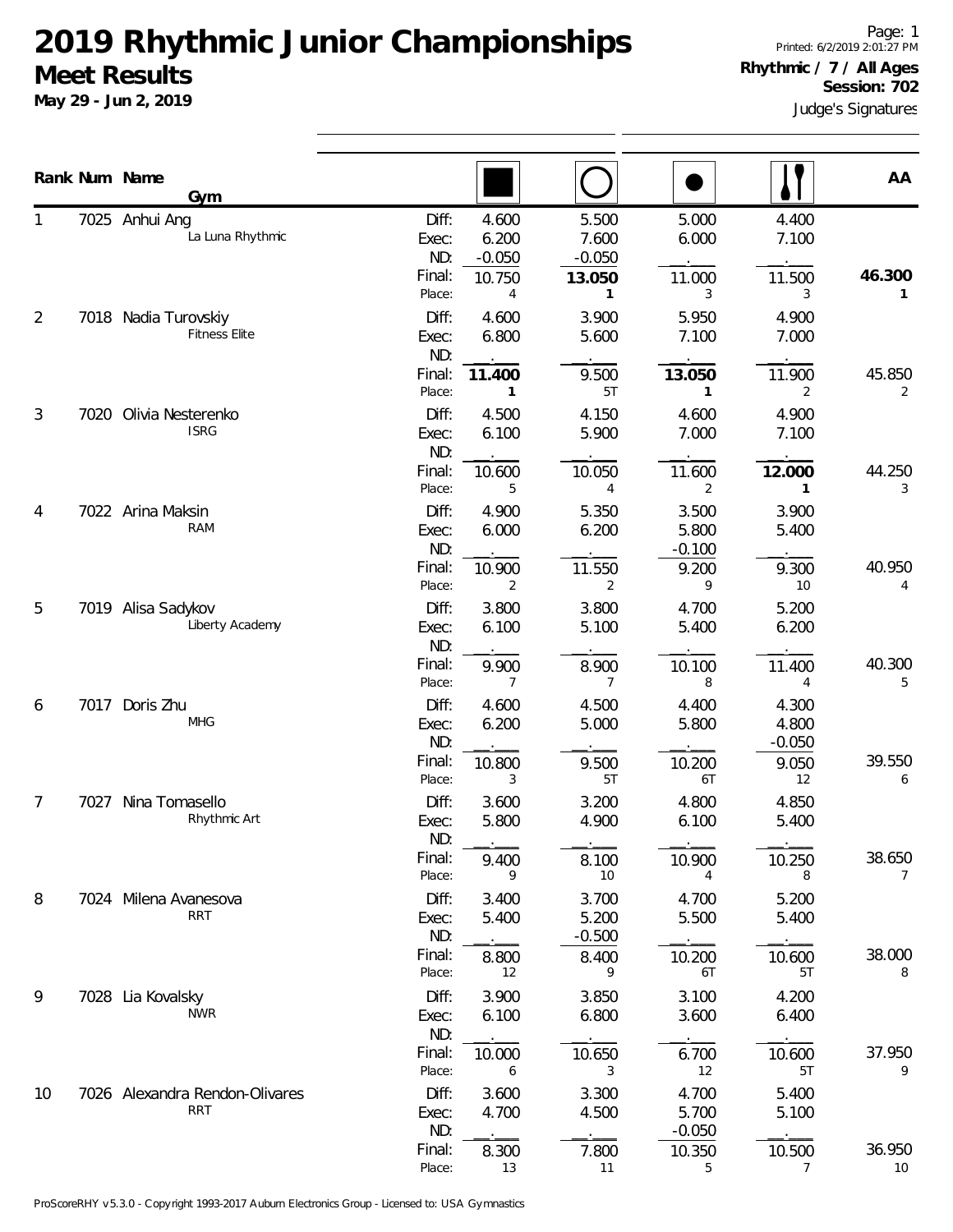|                   |      | Rank Num Name<br>Gym                          |                                           |                               |                               |                                           |                               | AA           |
|-------------------|------|-----------------------------------------------|-------------------------------------------|-------------------------------|-------------------------------|-------------------------------------------|-------------------------------|--------------|
| 11                | 7029 | Anastasia Martynava<br>Rhythmic Art           | Diff:<br>Exec:<br>ND:<br>Final:<br>Place: | 3.700<br>5.300<br>9.000<br>11 | 3.300<br>5.500<br>8.800<br>8  | 4.000<br>5.200<br>$-0.050$<br>9.150<br>10 | 4.050<br>5.100<br>9.150<br>11 | 36.100<br>11 |
| $12 \overline{ }$ | 7023 | Kamela Zakarian<br><b>Integrity Athletics</b> | Diff:<br>Exec:<br>ND:<br>Final:<br>Place: | 4.350<br>5.000<br>9.350<br>10 | 2.600<br>3.700<br>6.300<br>13 | 3.300<br>5.800<br>9.100<br>11             | 3.900<br>5.000<br>8.900<br>13 | 33.650<br>12 |
| 13                | 7021 | Claire Frank<br>Rose City                     | Diff:<br>Exec:<br>ND:<br>Final:<br>Place: | 4.000<br>5.800<br>9.800<br>8  | 3.100<br>4.300<br>7.400<br>12 | 2.600<br>1.900<br>4.500<br>13             | 3.600<br>6.500<br>10.100<br>9 | 31.800<br>13 |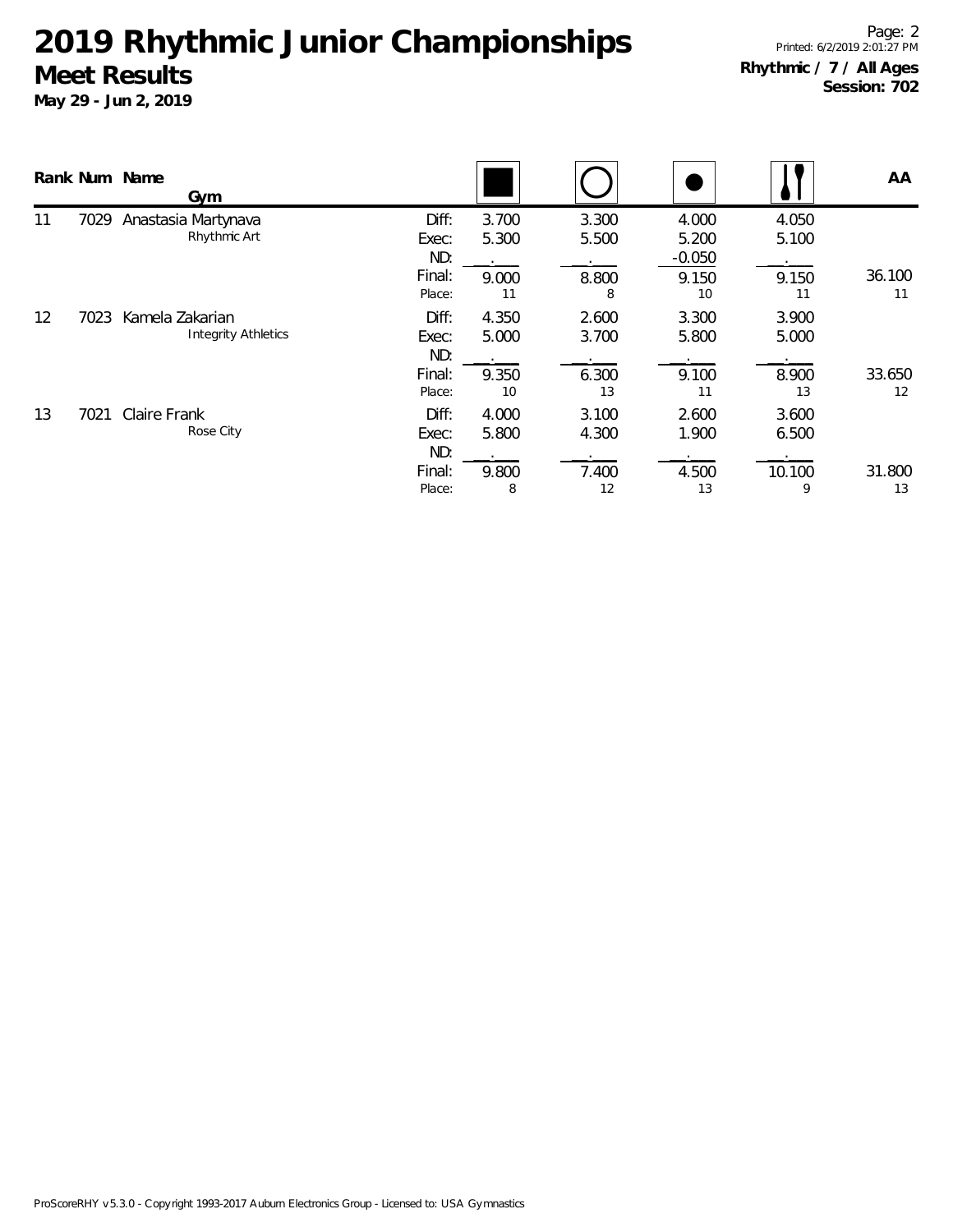**May 29 - Jun 2, 2019**

|    |      | Rank Num Name<br>Gym                      |                       |                            |                |                            |                            | AA                       |
|----|------|-------------------------------------------|-----------------------|----------------------------|----------------|----------------------------|----------------------------|--------------------------|
| 1  |      | 7036 Kaylee Yen<br>CHR                    | Diff:<br>Exec:<br>ND: | 4.650<br>6.400             | 5.700<br>6.800 | 4.900<br>6.200             | 5.700<br>6.900             |                          |
|    |      |                                           | Final:<br>Place:      | 11.050<br>4                | 12.500<br>1    | 11.100<br>5                | 12.600<br>2                | 47.250<br>1              |
| 2  |      | 7040 Taya Kim<br>BVO                      | Diff:<br>Exec:<br>ND: | 4.500<br>6.400             | 5.000<br>5.300 | 5.600<br>7.100             | 5.600<br>7.200             |                          |
|    |      |                                           | Final:<br>Place:      | 10.900<br>5                | 10.300<br>9    | 12.700<br>1                | 12.800<br>1                | 46.700<br>2              |
| 3  |      | 7035 Lauren Cao<br><b>RHD</b>             | Diff:<br>Exec:<br>ND: | 4.900<br>6.700             | 5.400<br>6.900 | 4.400<br>5.600             | 5.350<br>6.400             |                          |
|    |      |                                           | Final:<br>Place:      | 11.600<br>$\mathbf{1}$     | 12.300<br>2    | 10.000<br>9                | 11.750<br>4                | 45.650<br>3              |
| 4  | 7043 | Maria Stadnikova<br>Prima Rhythmic        | Diff:<br>Exec:<br>ND: | 3.900<br>6.500<br>$-0.050$ | 5.400<br>6.300 | 4.450<br>6.800             | 5.300<br>6.400             |                          |
|    |      |                                           | Final:<br>Place:      | 10.350<br>9                | 11.700<br>3    | 11.250<br>$\overline{4}$   | 11.700<br>5                | 45.000<br>4              |
| 5  |      | 7030 Sophie Freshwater<br>Liberty Academy | Diff:<br>Exec:<br>ND: | 4.500<br>6.700             | 4.900<br>6.200 | 4.800<br>6.600             | 4.850<br>5.700<br>$-0.100$ |                          |
|    |      |                                           | Final:<br>Place:      | 11.200<br>3                | 11.100<br>5    | 11.400<br>3                | 10.450<br>9                | 44.150<br>5              |
| 6  | 7031 | <b>Emily Pereverzev</b><br>CHR            | Diff:<br>Exec:<br>ND: | 4.500<br>5.600             | 4.800<br>6.700 | 5.200<br>5.800             | 5.050<br>6.200             |                          |
|    |      |                                           | Final:<br>Place:      | 10.100<br><b>10T</b>       | 11.500<br>4    | 11.000<br>6                | 11.250<br>7                | 43.850<br>6              |
| 7  |      | 7039 Michelle Belakh<br>Isadora           | Diff:<br>Exec:<br>ND: | 4.300<br>5.800             | 5.000<br>6.000 | 4.950<br>5.800             | 5.650<br>6.200             |                          |
|    |      |                                           | Final:<br>Place:      | 10.100<br>10T              | 11.000<br>6    | 10.750<br>7                | 11.850<br>3                | 43.700<br>$\overline{7}$ |
| 8  |      | 7038 Sophia Piltser<br>Isadora            | Diff:<br>Exec:<br>ND: | 4.700<br>6.900<br>$-0.050$ | 3.300<br>5.200 | 4.850<br>5.600<br>$-0.050$ | 5.250<br>6.100             |                          |
|    |      |                                           | Final:<br>Place:      | 11.550<br>2                | 8.500<br>15    | 10.400<br>8                | 11.350<br>6                | 41.800<br>8              |
| 9T |      | 7037 Maya Lopatinski<br>Inspiration       | Diff:<br>Exec:<br>ND: | 4.150<br>6.300             | 3.800<br>5.200 | 5.250<br>6.700             | 3.900<br>4.500             |                          |
|    |      |                                           | Final:<br>Place:      | 10.450<br>8                | 9.000<br>13    | 11.950<br>2                | 8.400<br>15                | 39.800<br>9T             |
| 9T |      | 7034 Abby Klimovich<br><b>CTR</b>         | Diff:<br>Exec:<br>ND: | 4.450<br>6.200             | 4.550<br>5.900 | 4.800<br>3.900             | 4.100<br>5.900             |                          |
|    |      |                                           | Final:<br>Place:      | 10.650<br>7                | 10.450<br>8    | 8.700<br>14                | 10.000<br>11               | 39.800<br>9T             |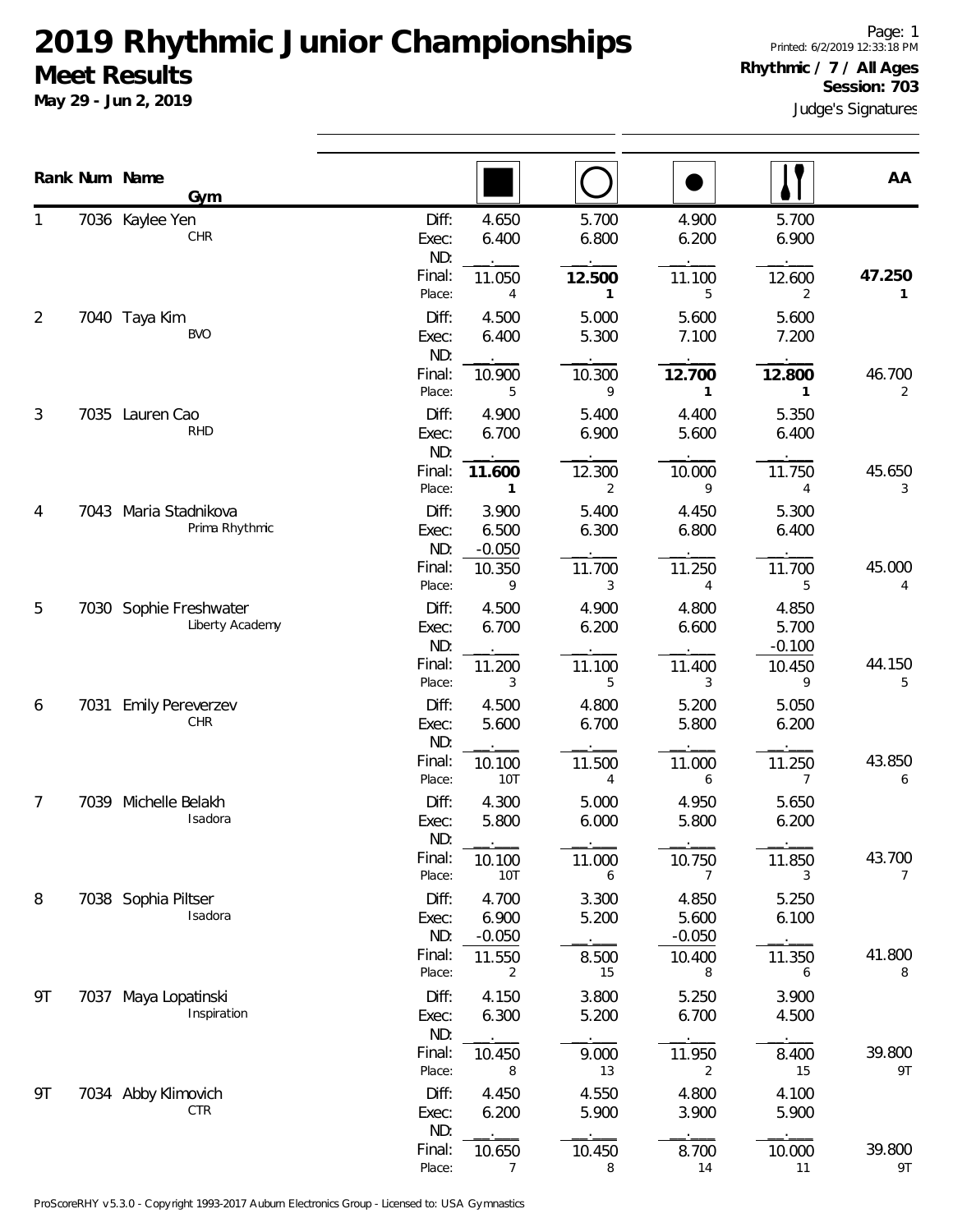|    |      | Rank Num Name<br>Gym                          |                       |                            |                |                |                | AA           |
|----|------|-----------------------------------------------|-----------------------|----------------------------|----------------|----------------|----------------|--------------|
| 11 |      | 7032 Alexandra Rykova<br><b>IK Gymnastics</b> | Diff:<br>Exec:<br>ND: | 4.200<br>5.300<br>$-0.050$ | 4.100<br>5.400 | 4.400<br>5.400 | 5.100<br>5.600 |              |
|    |      |                                               | Final:<br>Place:      | 9.450<br>13                | 9.500<br>12    | 9.800<br>10    | 10.700<br>8    | 39.450<br>11 |
| 12 | 7033 | Athena Azarmi<br><b>CHR</b>                   | Diff:<br>Exec:<br>ND: | 3.700<br>5.700             | 4.300<br>5.300 | 4.650<br>4.800 | 5.200<br>5.000 |              |
|    |      |                                               | Final:<br>Place:      | 9.400<br>14                | 9.600<br>11    | 9.450<br>11    | 10.200<br>10   | 38.650<br>12 |
| 13 |      | 7044 Victoria Vozvyshayeva<br><b>CTR</b>      | Diff:<br>Exec:<br>ND: | 4.000<br>5.800             | 4.700<br>5.800 | 4.350<br>4.700 | 4.000<br>4.700 |              |
|    |      |                                               | Final:<br>Place:      | 9.800<br>12                | 10.500<br>7    | 9.050<br>13    | 8.700<br>14    | 38.050<br>13 |
| 14 | 7042 | Dana Turdalieva<br><b>MHG</b>                 | Diff:<br>Exec:<br>ND: | 4.300<br>6.400             | 4.700<br>5.400 | 3.600<br>3.900 | 4.300<br>5.000 |              |
|    |      |                                               | Final:<br>Place:      | 10.700<br>6                | 10.100<br>10   | 7.500<br>15    | 9.300<br>12    | 37.600<br>14 |
| 15 | 7041 | Irene Tseng<br>La Luna Rhythmic               | Diff:<br>Exec:<br>ND: | 3.600<br>5.100             | 4.100<br>4.700 | 4.250<br>5.100 | 3.550<br>5.500 |              |
|    |      |                                               | Final:<br>Place:      | 8.700<br>15                | 8.800<br>14    | 9.350<br>12    | 9.050<br>13    | 35.900<br>15 |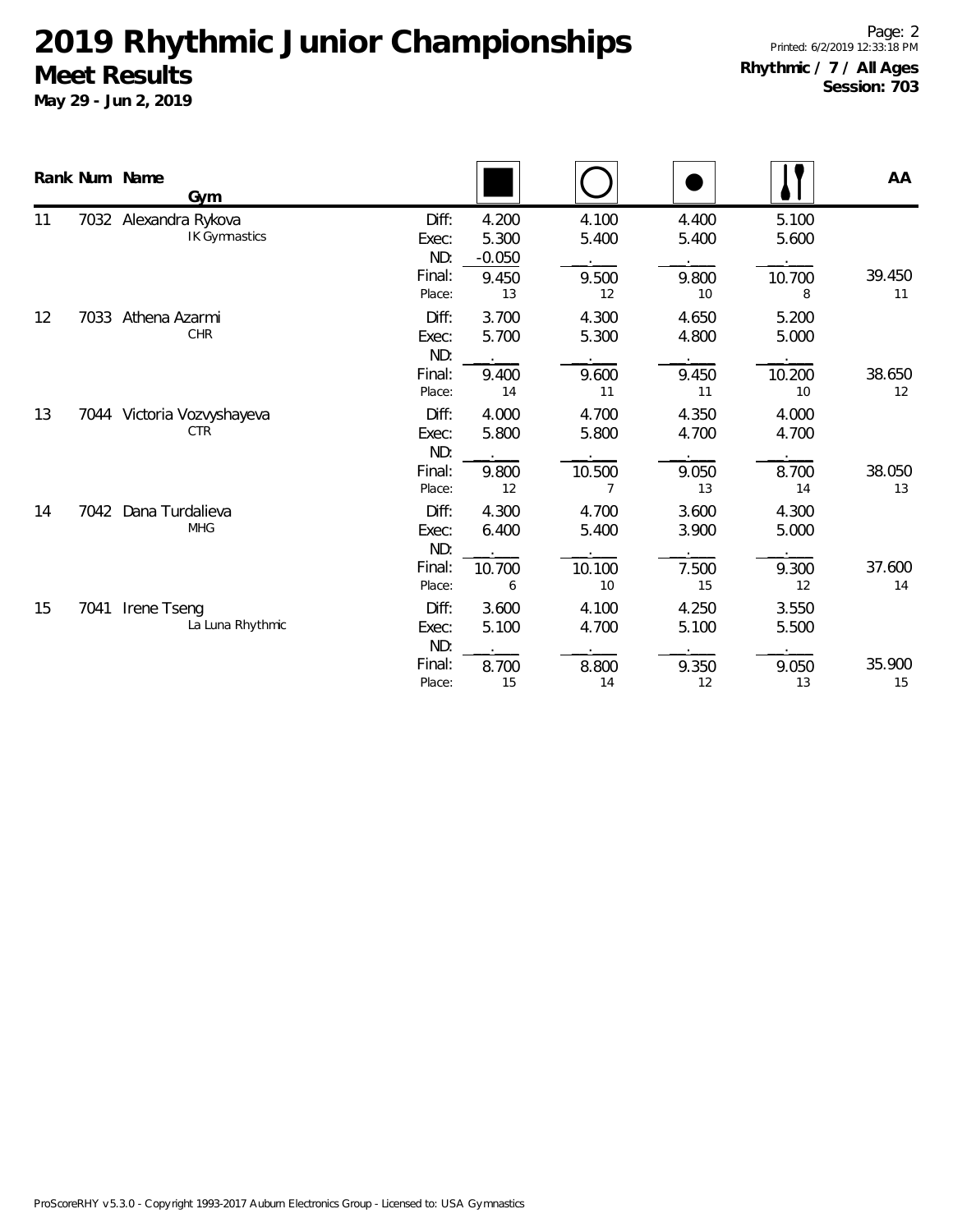**May 29 - Jun 2, 2019**

Page: 1 Printed: 6/2/2019 11:24:06 AM **Rhythmic / 7 / All Ages Session: 704**

|                |      | Rank Num Name<br>Gym                        |                       |                            |                            |                            |                            | AA           |
|----------------|------|---------------------------------------------|-----------------------|----------------------------|----------------------------|----------------------------|----------------------------|--------------|
| 1              |      | 7056 Kyra Sidon<br>Empire Rhythmic Gym      | Diff:<br>Exec:<br>ND: | 4.600<br>6.400             | 4.600<br>7.100             | 5.700<br>6.500             | 4.800<br>6.700             |              |
|                |      |                                             | Final:<br>Place:      | 11.000<br>1                | 11.700<br>2                | 12.200<br>1                | 11.500<br>4T               | 46.400<br>1  |
| $\overline{2}$ |      | 7049 Natalia Ye-Granda<br>Emerald City      | Diff:<br>Exec:<br>ND: | 4.200<br>6.700             | 4.600<br>6.700             | 5.000<br>7.000             | 5.300<br>6.600             |              |
|                |      |                                             | Final:<br>Place:      | 10.900<br>2                | 11.300<br>4                | 12.000<br>3                | 11.900<br>3                | 46.100<br>2  |
| 3              |      | 7048 Taya Svetlov<br>GRACE                  | Diff:<br>Exec:<br>ND: | 4.400<br>6.400             | 5.500<br>6.300             | 4.700<br>5.800             | 5.200<br>6.800             |              |
|                |      |                                             | Final:<br>Place:      | 10.800<br>3                | 11.800<br>$\mathbf{1}$     | 10.500<br>9                | 12.000<br>2                | 45.100<br>3  |
| 4              | 7053 | Daria Chernyshev<br>CHR                     | Diff:<br>Exec:<br>ND: | 4.450<br>5.600             | 4.700<br>6.500             | 5.400<br>6.700             | 5.100<br>5.800<br>$-0.050$ |              |
|                |      |                                             | Final:<br>Place:      | 10.050<br>8                | 11.200<br>5                | 12.100<br>2                | 10.850<br>6                | 44.200<br>4  |
| 5              | 7050 | Izzy Borges<br>CHR                          | Diff:<br>Exec:<br>ND: | 4.900<br>5.700             | 5.100<br>5.900             | 5.600<br>5.800             | 4.700<br>5.900             |              |
|                |      |                                             | Final:<br>Place:      | 10.600<br>5                | 11.000<br>6                | 11.400<br>4                | 10.600<br>8                | 43.600<br>5  |
| 6              |      | 7051 Goda Balsys<br><b>NSR</b>              | Diff:<br>Exec:<br>ND: | 4.400<br>6.100             | 4.400<br>6.300             | 4.400<br>6.400             | 5.100<br>6.400             |              |
|                |      |                                             | Final:<br>Place:      | 10.500<br>6                | 10.700<br>8                | 10.800<br>7                | 11.500<br>4T               | 43.500<br>6  |
| 7              |      | 7047 Sarah Novofastovsky<br>Liberty Academy | Diff:<br>Exec:<br>ND: | 4.000<br>5.800<br>$-0.050$ | 4.850<br>6.800             | 5.000<br>6.000             | 5.100<br>5.700             |              |
|                |      |                                             | Final:<br>Place:      | 9.750<br>10                | 11.650<br>3                | 11.000<br>6                | 10.800<br>7                | 43.200<br>7  |
| 8              |      | 7046 Juliet Morales<br>RAL                  | Diff:<br>Exec:<br>ND: | 4.200<br>6.500             | 4.350<br>6.100             | 4.300<br>5.700<br>$-0.250$ | 5.400<br>6.800             |              |
|                |      |                                             | Final:<br>Place:      | 10.700<br>4                | 10.450<br>10               | 9.750<br>11                | 12.200<br>1                | 43.100<br>8  |
| 9              |      | 7055 Alina Zaster<br>Liberty Academy        | Diff:<br>Exec:<br>ND: | 3.700<br>6.400             | 5.000<br>5.800<br>$-0.050$ | 5.200<br>6.000             | 4.400<br>5.800             |              |
|                |      |                                             | Final:<br>Place:      | 10.100<br>7                | 10.750<br>7                | 11.200<br>5                | 10.200<br>10               | 42.250<br>9  |
| 10             |      | 7045 Layla Kaim<br>La Luna Rhythmic         | Diff:<br>Exec:<br>ND: | 4.600<br>5.400             | 5.100<br>5.400             | 4.800<br>5.800             | 5.100<br>5.200             |              |
|                |      |                                             | Final:<br>Place:      | 10.000<br>9                | 10.500<br>9                | 10.600<br>8                | 10.300<br>9                | 41.400<br>10 |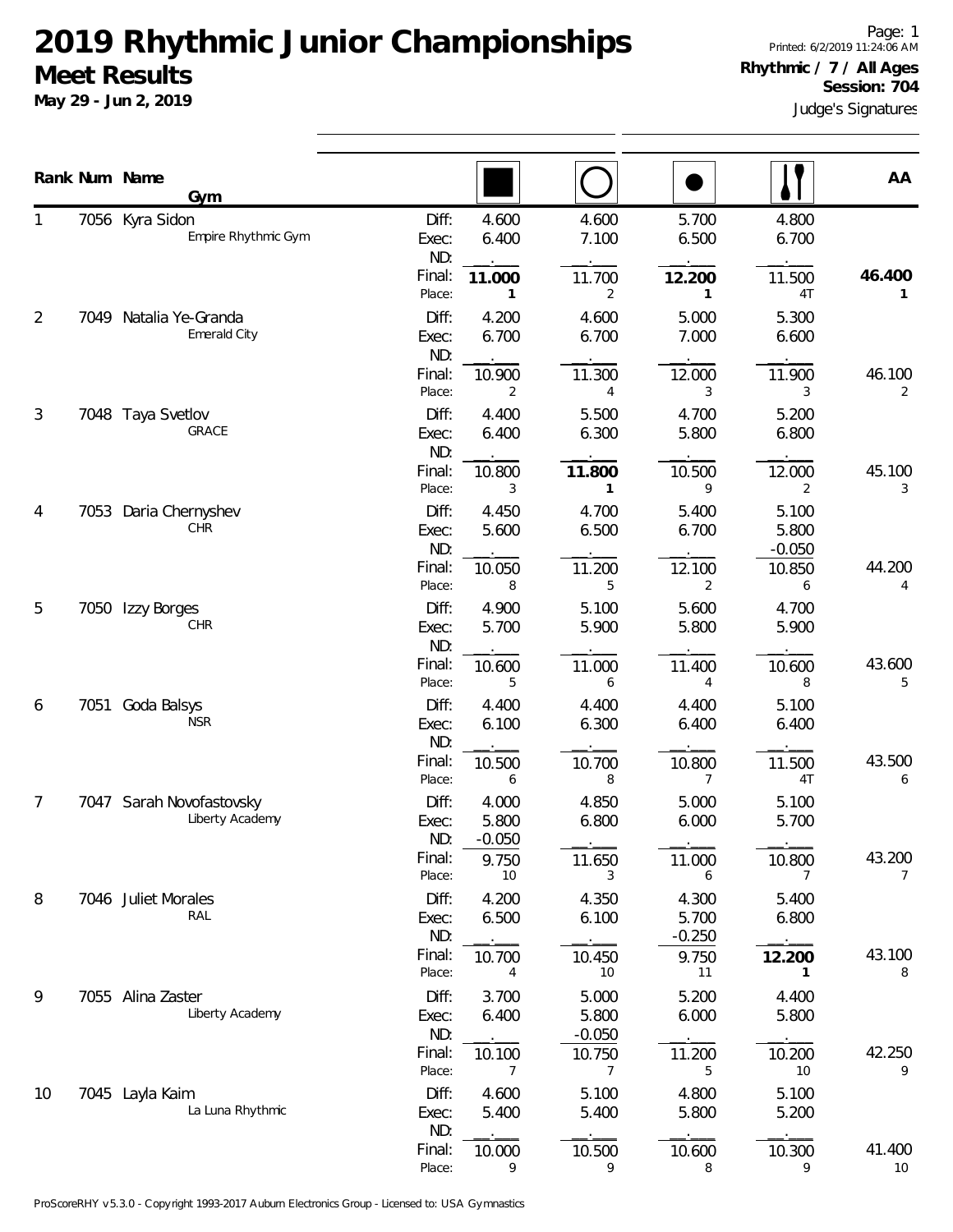|    |      | Rank Num Name<br>Gym                            |                       |                |                |                |                | AA           |
|----|------|-------------------------------------------------|-----------------------|----------------|----------------|----------------|----------------|--------------|
| 11 | 7054 | Elizabeth Cameron<br><b>Evergreen Rhythmics</b> | Diff:<br>Exec:<br>ND: | 3.300<br>5.600 | 4.000<br>5.900 | 3.500<br>5.900 | 4.400<br>5.600 |              |
|    |      |                                                 | Final:<br>Place:      | 8.900<br>11    | 9.900<br>11    | 9.400<br>12    | 10.000         | 38.200<br>11 |
| 12 | 7052 | Bo Matlashewski<br>Twin Cities Rhythmic         | Diff:<br>Exec:<br>ND: | 3.400<br>5.000 | 4.000<br>5.600 | 4.200<br>5.800 | 4.200<br>5.700 |              |
|    |      |                                                 | Final:<br>Place:      | 8.400<br>12    | 9.600<br>12    | 10.000<br>10   | 9.900<br>12    | 37.900<br>12 |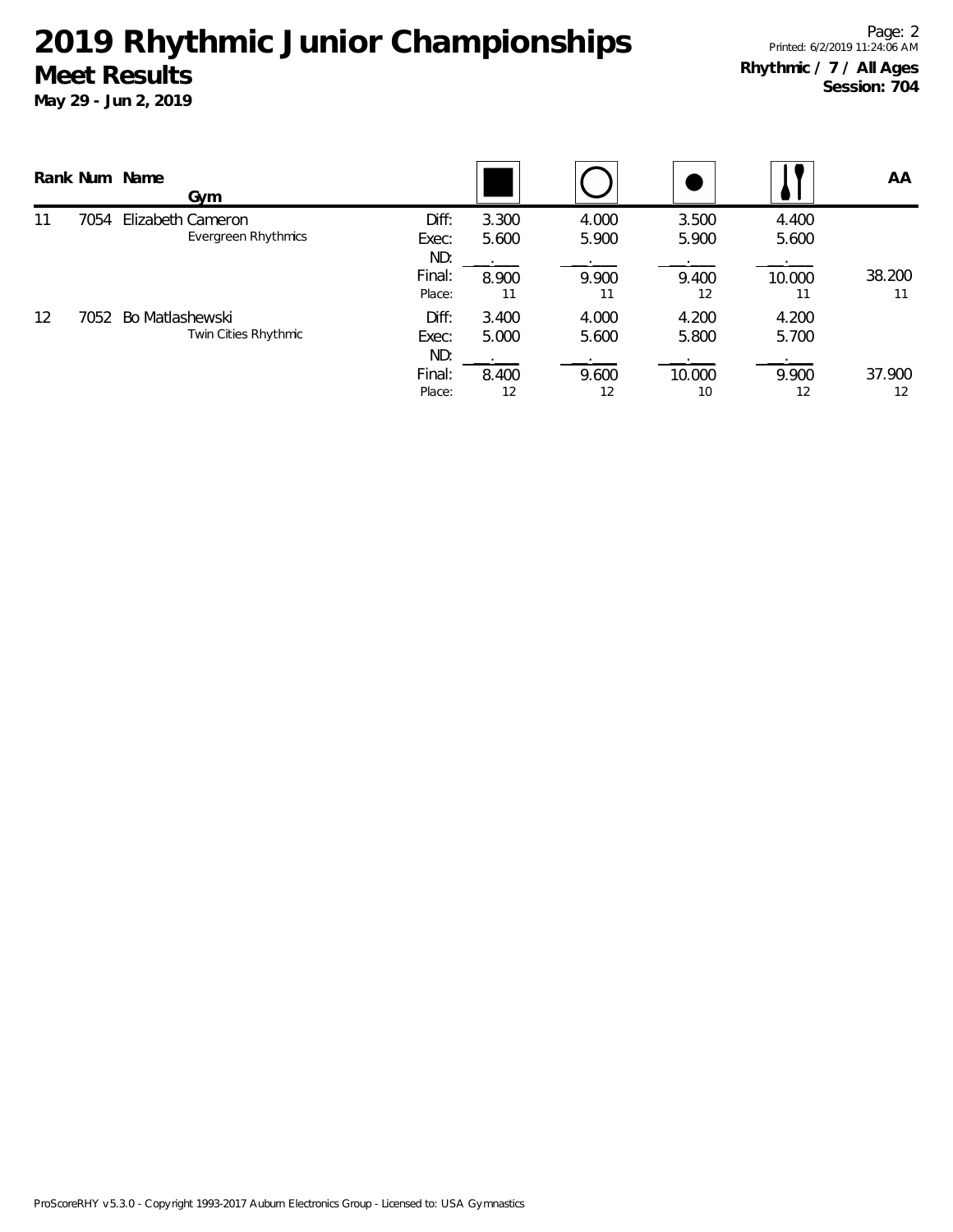**May 29 - Jun 2, 2019**

|    |      | Rank Num Name<br>Gym                         |                                                     |                                                |                                                |                                           |                                    | AA                            |
|----|------|----------------------------------------------|-----------------------------------------------------|------------------------------------------------|------------------------------------------------|-------------------------------------------|------------------------------------|-------------------------------|
| 1  |      | 7060 Ivanka Tarasyuk<br>Liberty Academy      | Diff:<br>Exec:<br>ND:<br>Final:<br>Place:           | 4.500<br>7.000<br>11.500<br>3                  | 5.000<br>7.100<br>12.100<br>2                  | 5.300<br>7.300<br>$-0.050$<br>12.550<br>2 | 5.400<br>7.200<br>12.600<br>1      | 48.750<br>1                   |
| 2  |      | 7065 Anna Tang<br>North-East Rhythmics       | Diff:<br>Exec:<br>ND:<br>Final:                     | 5.200<br>6.500<br>11.700                       | 5.100<br>6.900<br>12.000                       | 5.600<br>6.600<br>12.200                  | 5.100<br>6.900<br>12.000           | 47.900                        |
| 3  |      | 7064 Natalie Shtirmer<br>Liberty Academy     | Place:<br>Diff:<br>Exec:<br>ND:                     | 2<br>5.000<br>7.100                            | 3<br>5.400<br>6.800                            | 3<br>5.400<br>7.300                       | 3<br>4.700<br>5.900                | 2                             |
| 4  |      | 7062 Amelia Klohr<br><b>Burlo Gymnastics</b> | Final:<br>Place:<br>Diff:<br>Exec:<br>ND:           | 12.100<br>1<br>4.800<br>6.500                  | 12.200<br>$\mathbf{1}$<br>4.700<br>5.600       | 12.700<br>$\mathbf{1}$<br>5.000<br>6.700  | 10.600<br>6<br>5.250<br>6.300      | 47.600<br>3                   |
| 5  | 7057 | Katrina Sinkevic<br>Philly Rhythmic          | Final:<br>Place:<br>Diff:<br>Exec:                  | 11.300<br>4<br>4.600<br>6.000                  | 10.300<br>6<br>4.200<br>6.000                  | 11.700<br>5<br>5.100<br>6.700             | 11.550<br>4<br>4.600<br>7.500      | 44.850<br>4                   |
| 6  |      | 7058 Deven Tam                               | ND:<br>Final:<br>Place:<br>Diff:                    | 10.600<br>6<br>4.400                           | 10.200<br>7<br>5.150                           | 11.800<br>4<br>4.400                      | 12.100<br>2<br>4.400               | 44.700<br>5                   |
|    |      | <b>RHD</b>                                   | Exec:<br>ND:<br>Final:<br>Place:                    | 5.600<br>10.000<br>7T                          | 5.800<br>10.950<br>4                           | 6.100<br>10.500<br>7                      | 6.300<br>10.700<br>5               | 42.150<br>6                   |
| 7  |      | 7066 Maria Serper<br>Evergreen Rhythmics     | Diff:<br>Exec:<br>ND:<br>Final:                     | 4.400<br>5.600<br>10.000                       | 4.900<br>5.600<br>10.500                       | 3.650<br>5.300<br>8.950                   | 4.600<br>5.500<br>10.100           | 39.550                        |
| 8  |      | 7061 Victoria Ershova<br>Iliana Rhythmic     | Place:<br>Diff:<br>Exec:<br>ND:<br>Final:<br>Place: | 7T<br>3.800<br>5.900<br>$-0.050$<br>9.650<br>9 | 5<br>3.150<br>4.900<br>$-0.100$<br>7.950<br>10 | 8<br>4.300<br>6.300<br>10.600<br>6        | 8<br>4.000<br>6.300<br>10.300<br>7 | $\overline{7}$<br>38.500<br>8 |
| 9  |      | 7067 Jane Gorohovsky<br>Inspiration          | Diff:<br>Exec:<br>ND:<br>Final:                     | 4.900<br>6.000<br>10.900                       | 3.750<br>5.400<br>9.150                        | 2.900<br>4.400<br>7.300                   | 3.550<br>5.100<br>8.650            | 36.000                        |
| 10 |      | 7063 Elizabeth Gorelik<br>M&N                | Place:<br>Diff:<br>Exec:<br>ND:                     | 5<br>3.500<br>4.100                            | 8<br>3.300<br>5.500                            | 10<br>3.250<br>3.400                      | 9<br>2.550<br>4.300                | 9                             |
|    |      |                                              | Final:<br>Place:                                    | 7.600<br>11                                    | 8.800<br>9                                     | 6.650<br>11                               | 6.850<br>10T                       | 29.900<br>10                  |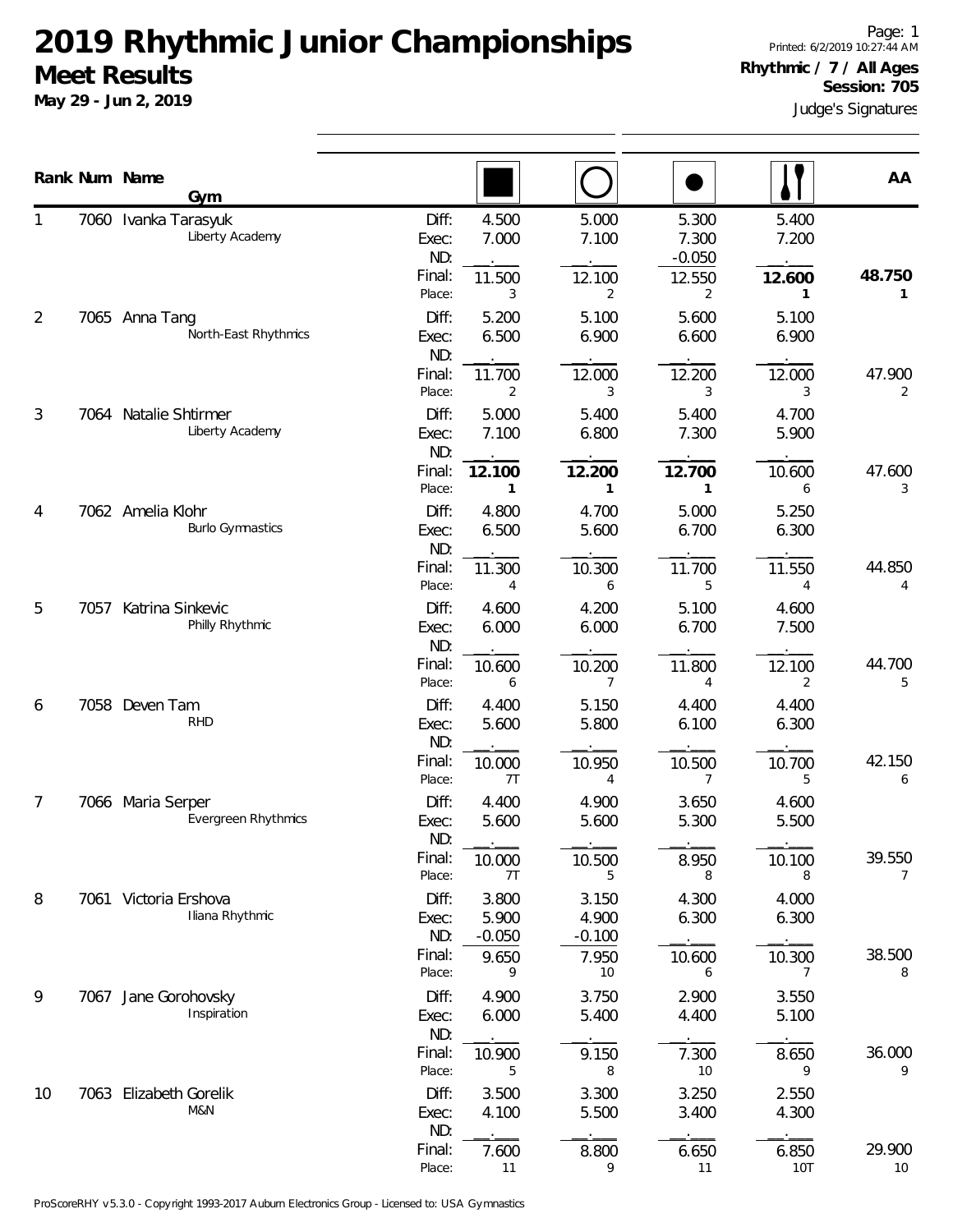|    |      | Rank Num Name<br>Gvm                 |                         |                |                |                |                | ΑA     |
|----|------|--------------------------------------|-------------------------|----------------|----------------|----------------|----------------|--------|
| 11 | 7059 | Natalie Zhang<br>Evergreen Rhythmics | Diff:<br>Exec:          | 3.600<br>4.400 | 2.500<br>3.700 | 3.600<br>4.300 | 3.150<br>3.700 |        |
|    |      |                                      | ND:<br>Final:<br>Place: | 8.000<br>10    | 6.200          | 7.900          | 6.850<br>10T   | 28.950 |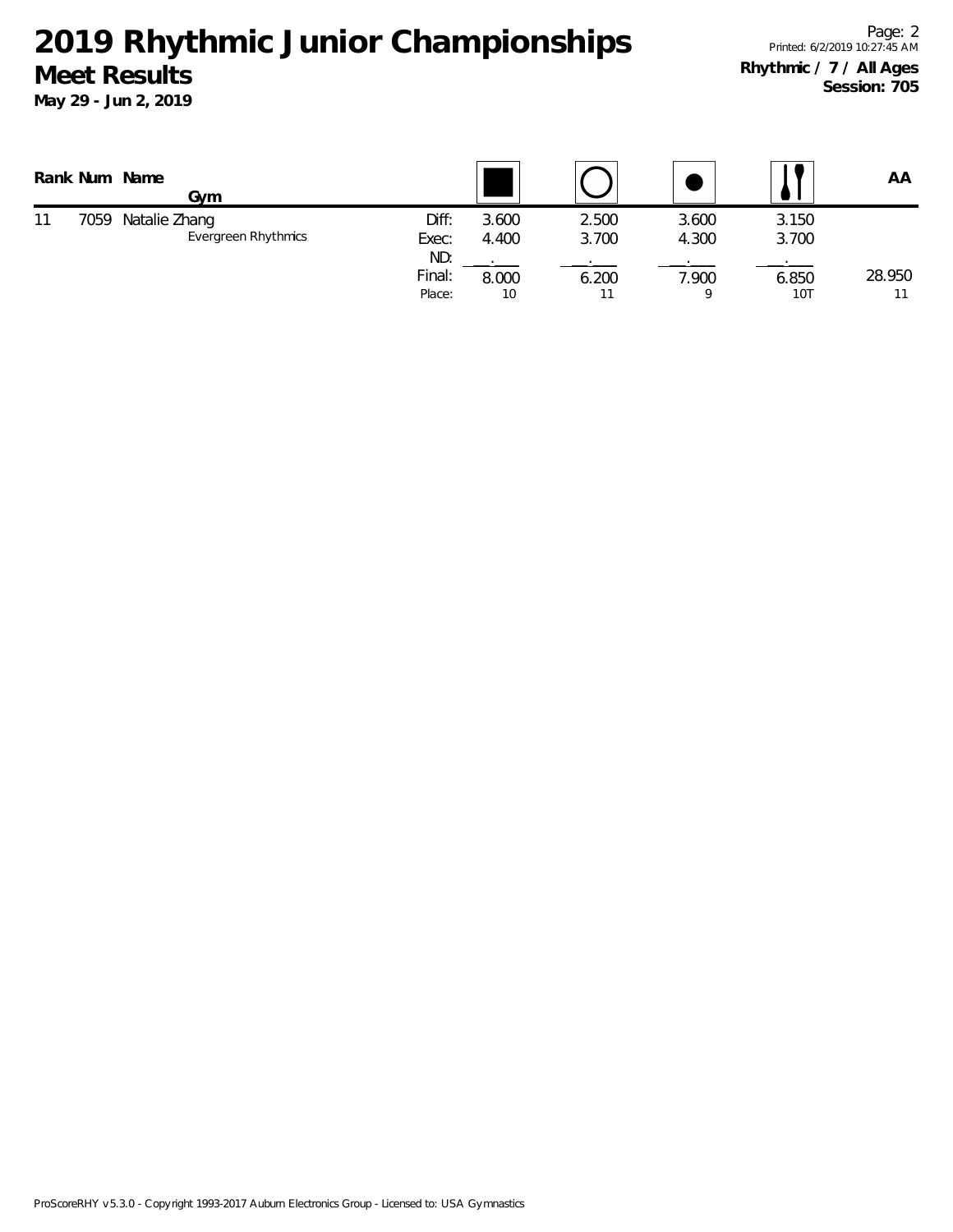|                |      | Rank Num Name<br>Gym                 |                                               |                                              |                          |                | AA                        |
|----------------|------|--------------------------------------|-----------------------------------------------|----------------------------------------------|--------------------------|----------------|---------------------------|
|                |      | 7068 Sophia Zyman<br>Iliana Rhythmic | Diff:<br>Exec:<br>ND:                         | 4.700<br>5.100<br>6.900<br>6.700             | 5.100<br>6.300           | 4.800<br>7.300 |                           |
|                |      |                                      | Final:<br>11.600<br>Place:                    | 11.800<br>2<br>2                             | 11.400<br>2              | 12.100<br>1    | 46.900<br>1               |
| $\overline{2}$ |      | 7073 Aiyanna Machkovskaya<br>RAL     | Diff:<br>Exec:                                | 4.000<br>5.000<br>6.600<br>6.700             | 4.800<br>7.000           | 4.800<br>6.300 |                           |
|                |      |                                      | ND:<br>$-0.050$<br>Final:<br>10.550<br>Place: | 11.700<br>5<br>3                             | 11.800<br>1              | 11.100<br>3    | 45.150<br>$\overline{2}$  |
| 3              | 7080 | Aleksia Khilkevich<br>Isadora        | Diff:<br>Exec:<br>ND:                         | 5.000<br>4.700<br>6.400<br>6.900             | 5.100<br>5.700           | 5.100<br>5.800 |                           |
|                |      |                                      | Final:<br>11.400<br>Place:                    | 11.600<br>3<br>4                             | 10.800<br>5T             | 10.900<br>4    | 44.700<br>3               |
| 4              | 7081 | Isabelle Novoseletsky<br>Vitrychenko | Diff:<br>Exec:<br>ND:                         | 3.900<br>5.750<br>5.800<br>6.500             | 4.800<br>5.700           | 5.500<br>6.500 |                           |
|                |      |                                      | Final:<br>Place:                              | 12.250<br>9.700<br>11<br>1                   | 10.500<br>$\overline{7}$ | 12.000<br>2    | 44.450<br>4               |
| 5              |      | 7083 Vlada Ishutina<br>IK Gymnastics | Diff:<br>Exec:<br>ND:                         | 4.800<br>4.300<br>6.900<br>6.000             | 4.500<br>6.500           | 4.900<br>5.500 |                           |
|                |      |                                      | Final:<br>11.700<br>Place:                    | 10.300<br>5<br>1                             | 11.000<br>3              | 10.400<br>6    | 43.400<br>5               |
| 6              |      | 7074 Paige Lim<br>Vitrychenko        | Diff:<br>Exec:<br>ND:                         | 4.400<br>4.800<br>5.300<br>6.000             | 5.000<br>5.900           | 4.900<br>4.600 |                           |
|                |      |                                      | Final:<br>10.400<br>Place:                    | 10.100<br>6T<br>6                            | 10.900<br>4              | 9.500<br>9     | 40.900<br>6               |
| 7              |      | 7077 Christina Tatarchuk<br>Isadora  | Diff:<br>Exec:<br>ND:                         | 4.500<br>4.100<br>5.600<br>4.500<br>$-0.600$ | 4.500<br>6.300           | 4.700<br>5.400 |                           |
|                |      |                                      | Final:<br>10.100<br>Place:                    | 8.000<br>8T<br>12                            | 10.800<br>5T             | 10.100<br>7    | 39.000<br>$7\overline{ }$ |
| 8              | 7079 | Edel Kasenova<br>Miami Gymnastics    | Diff:<br>Exec:<br>ND:                         | 4.400<br>3.400<br>5.700<br>3.900<br>$-0.050$ | 4.200<br>6.000           | 4.900<br>5.600 |                           |
|                |      |                                      | Final:<br>10.100<br>Place:                    | 7.250<br>8T<br>14                            | 10.200<br>8              | 10.500<br>5    | 38.050<br>8               |
| 9              |      | 7075 Anastasia Dubinkina<br>Isadora  | Diff:<br>Exec:<br>ND:                         | 4.800<br>4.000<br>6.100<br>4.300             | 4.200<br>5.100           | 4.200<br>4.900 |                           |
|                |      |                                      | Final:<br>10.900<br>Place:                    | 8.300<br>11<br>4                             | 9.300<br>9               | 9.100<br>11    | 37.600<br>9               |
| 10             | 7076 | Elizabeth Shen<br>ORGDA              | Diff:<br>Exec:<br>ND:                         | 3.800<br>3.350<br>5.600<br>5.600             | 3.500<br>5.500           | 3.950<br>4.800 |                           |
|                |      |                                      | Final:<br>Place:                              | 8.950<br>9.400<br>13<br>8                    | 9.000<br>11              | 8.750<br>13    | 36.100<br>10              |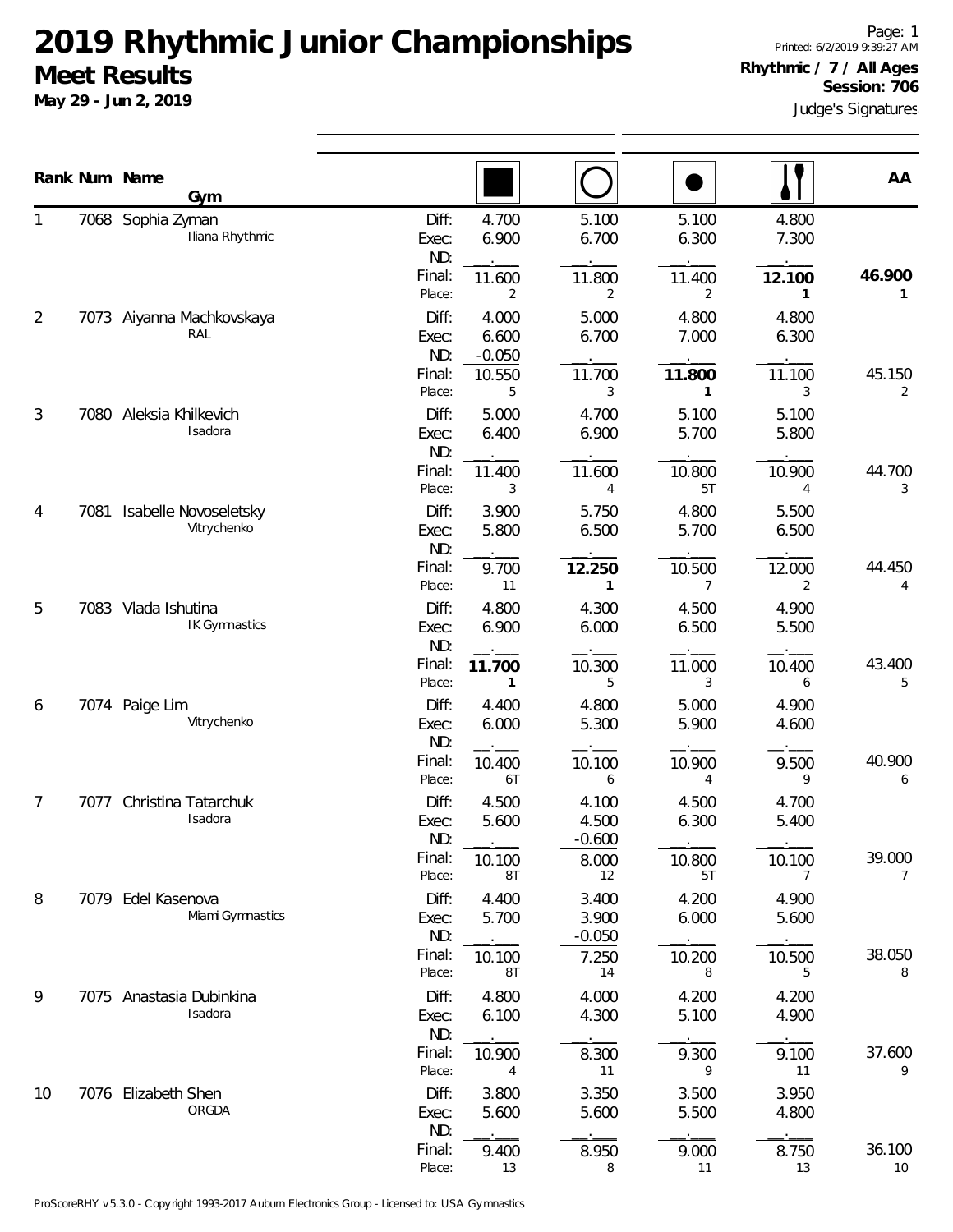|    |      | Rank Num Name<br>Gym                |                            |                       |                |                            |                |                | AA           |
|----|------|-------------------------------------|----------------------------|-----------------------|----------------|----------------------------|----------------|----------------|--------------|
| 11 | 7071 | Elisabeth Holodenko<br>M&N          |                            | Diff:<br>Exec:<br>ND: | 3.350<br>5.000 | 3.000<br>5.400             | 3.600<br>5.600 | 2.700<br>6.500 |              |
|    |      |                                     |                            | Final:<br>Place:      | 8.350<br>15    | 8.400<br>10                | 9.200<br>10    | 9.200<br>10    | 35.150<br>11 |
| 12 | 7072 | <b>Emily Tabak</b><br>IK Gymnastics |                            | Diff:<br>Exec:<br>ND: | 3.850<br>6.100 | 4.300<br>5.000             | 2.500<br>2.800 | 4.300<br>5.400 |              |
|    |      |                                     |                            | Final:<br>Place:      | 9.950<br>$10$  | 9.300<br>$\overline{7}$    | 5.300<br>16    | 9.700<br>8     | 34.250<br>12 |
| 13 | 7069 | Alissa Denisov<br>M&N               |                            | Diff:<br>Exec:<br>ND: | 3.900<br>5.700 | 2.900<br>4.500<br>$-0.200$ | 2.600<br>5.500 | 3.250<br>5.600 |              |
|    |      |                                     |                            | Final:<br>Place:      | 9.600<br>12    | 7.200<br>15                | 8.100<br>14    | 8.850<br>12    | 33.750<br>13 |
| 14 | 7082 | Greta Pavilonyte<br><b>NSR</b>      |                            | Diff:<br>Exec:<br>ND: | 4.300<br>6.100 | 2.900<br>4.800             | 3.100<br>5.500 | 3.300<br>3.600 |              |
|    |      |                                     |                            | Final:<br>Place:      | 10.400<br>6T   | 7.700<br>13                | 8.600<br>12    | 6.900<br>15    | 33.600<br>14 |
| 15 |      | 7070 Cynthia Zhao<br>ORGDA          |                            | Diff:<br>Exec:<br>ND: | 3.900<br>5.300 | 3.700<br>5.000             | 3.800<br>4.700 | 3.600<br>1.900 |              |
|    |      |                                     |                            | Final:<br>Place:      | 9.200<br>14    | 8.700<br>9                 | 8.500<br>13    | 5.500<br>16    | 31.900<br>15 |
| 16 |      | 7078 Sofie Startsev                 | <b>Evergreen Rhythmics</b> | Diff:<br>Exec:<br>ND: | 2.700<br>5.200 | 3.000<br>3.900             | 3.300<br>4.000 | 2.850<br>4.800 |              |
|    |      |                                     |                            | Final:<br>Place:      | 7.900<br>16    | 6.900<br>16                | 7.300<br>15    | 7.650<br>14    | 29.750<br>16 |